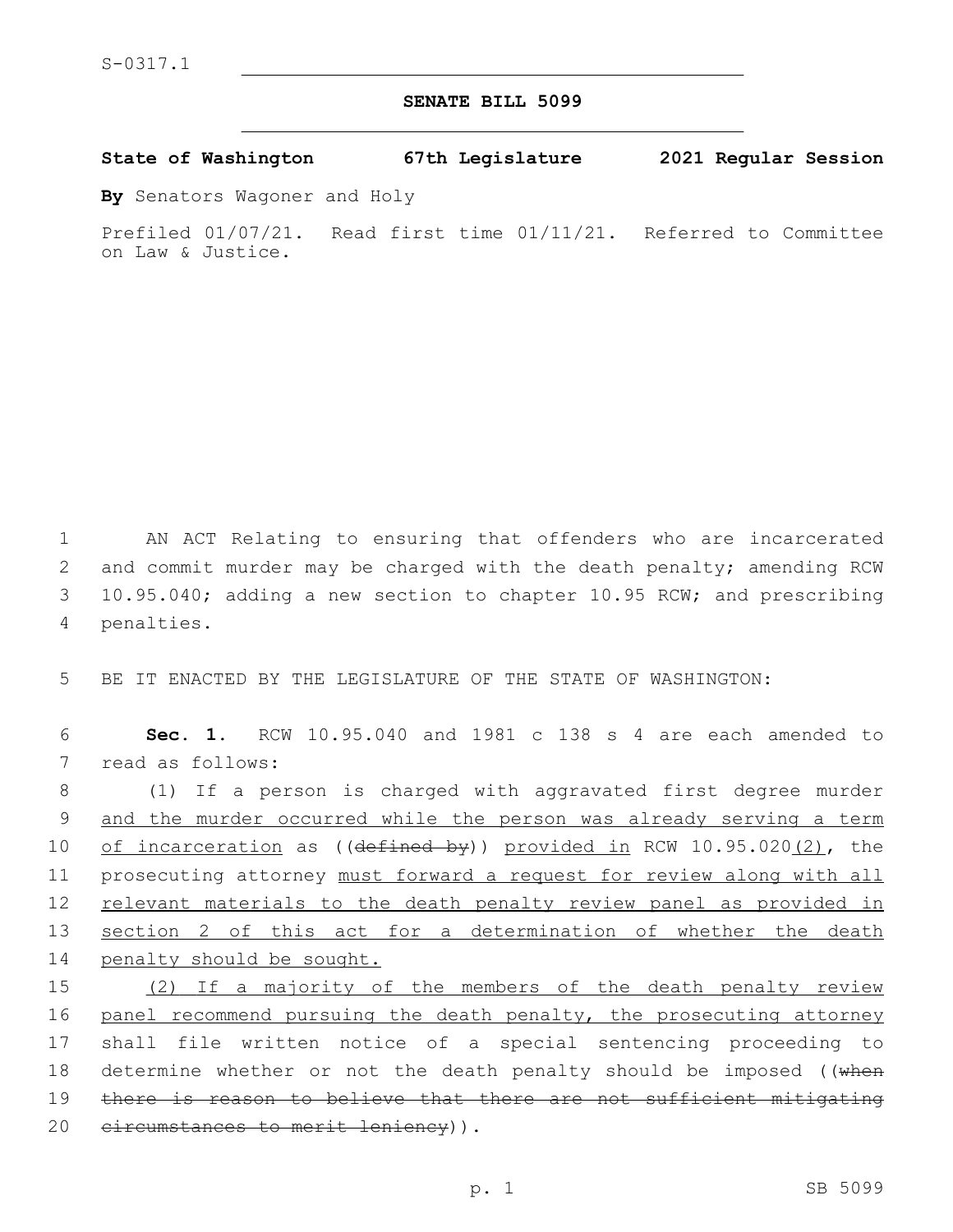$((+2))$   $(3)$  The notice of special sentencing proceeding shall be filed and served on the defendant or the defendant's attorney within ((thirty)) 30 days after the defendant's arraignment upon the charge of aggravated first degree murder unless the court, for good cause shown, extends or reopens the period for filing and service of the notice. Except with the consent of the prosecuting attorney, during the period in which the prosecuting attorney may file the notice of special sentencing proceeding, the defendant may not tender a plea of guilty to the charge of aggravated first degree murder nor may the court accept a plea of guilty to the charge of aggravated first 11 degree murder or any lesser included offense.

12  $((+3+))$   $(4)$  If a notice of special sentencing proceeding is not filed and served as provided in this section, the prosecuting 14 attorney may not request the death penalty.

 NEW SECTION. **Sec. 2.** A new section is added to chapter 10.95 16 RCW to read as follows:

 (1) A death penalty review panel is established. The panel 18 includes the following permanent members:

 (a) Four prosecuting attorneys recommended by the Washington association of prosecuting attorneys. Urban and rural areas must be equally represented among the prosecuting attorneys;

(b) The attorney general, or his or her designee; and

 (c) The secretary of the department of corrections, or his or her 24 designee.

 (2) The prosecuting attorney from the county in which the murder occurred shall serve as an ad hoc member of the panel.

 (3) Upon receipt of a request for review, the attorney general shall convene a meeting of the death penalty review panel. The panel shall review all materials submitted from the prosecuting attorney and any materials submitted by defense counsel and shall make a recommendation as to whether the death penalty should be sought after 32 considering:

 (a) Whether there are sufficient mitigating circumstances to 34 merit leniency;

 (b) Whether imposition of the death penalty measurably contributes to the core purposes of retribution and deterrence of 37 capital crimes by prospective offenders; and

 (c) Whether imposition of the death penalty meets the goal of fairness and consistency in the criminal justice system.